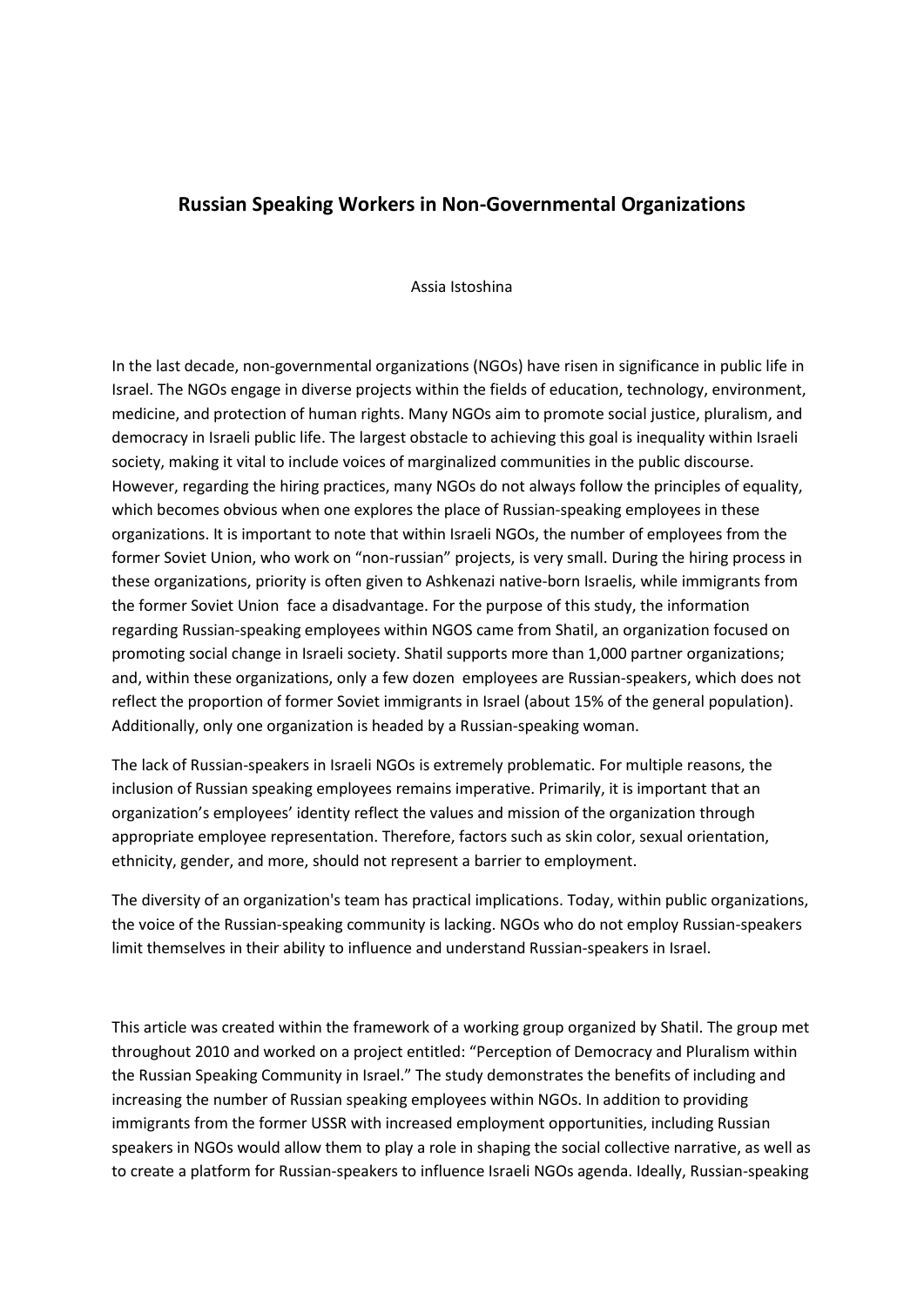employees could function in Israeli organizations as equal partners, as well as in government and private sectors.

This article aims to answer the following questions related to the low percentage of Russianspeaking employees in NGOs.

- Why are the numbers of Russian-speakers from the former USSR so low in NGOs?
- What are the consequences of this situation?
- How does the presence of Russian-speaking employees affect the organization?
- What is the influence of NGOs on Russian-speaking community?
- What can be done to increase the number of Russian-speaking employees in Israeli-NGOs

T

his article is based on twelve in-depth interviews of employees from Israeli-NGOs (six interviews with native Russian-speakers and six native Israelis). In the following text, cited interviews with Russian-speaking respondents will be marked using the letter **"R"** and excerpts from the interviews with Israelis will be marked using the letter **"I."** 

## **Reasons for low employment of Russian-speaking employees in NGOs**

How do native Israeli employees perceive the lack of Russian-speaking employees? It often goes unnoticed or is not perceived as problematic: **I:***"I didn't even think about the fact that in 2005, in our organization,* [consisting of 150 people] *there was not a single Russian,".* Sometimes, there is even an assumption that Russians are not interested in NGO fields of work;, **I:**"*Russians themselves do not want to go into third sector jobs as they are more interested in financial stability; they have a lower economic status.*" These perceptions alone do not account for the lack of Russian-speaking employees; however, they do highlight the unwillingness among Israeli employees to actively seek a solution or even simply acknowledge the relevance of the situation.

In Israeli society today, the key to finding a job often depends on having friends and acquaintances in the particular field, something many Russian-speakers lack. Employers (many of whom are native-Israelis), do not know many Russian-speakers. As a result, they don't come up as potential candidates for the job.

**R**: *"I am 40 years old. In Israel, everyone is built up on connections, and I did not know many people. Who am I? Who knows me?*"

**R**: "*The social change organizations often employ people from their own small circle, who have their own language and very rigid principles. They sign the "right" petitions, go to the "right" demonstrations. And oftentimes, they choose to offer the jobs to the ones they know already."*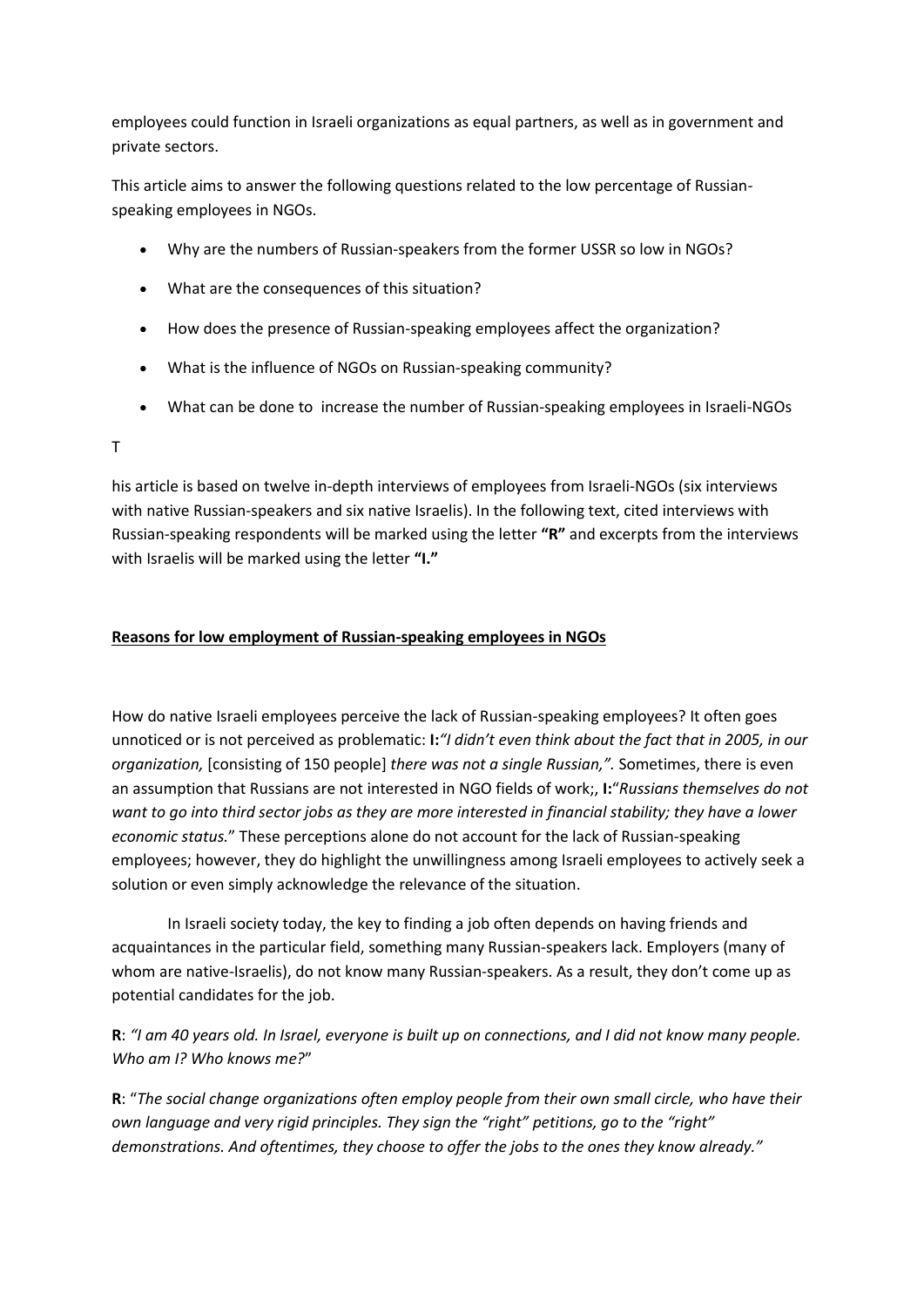Another hindering factor for Russian-speakers during the hiring process is their lack of experience required for the the organization.

**R:** "*They look at skills and whether the person has worked in similar organizations in the past. Russian-speakers often lack this necessary experience."* 

Other important considerations in the hiring process include an employer's preconceived notions and stereotypes about Russian-speakers, which may contribute to the low number of Russian-speakers in NGOs

**R:** "*The hardest part in passing through the interview process is that they look for people who are like them: native-born Israelis. And, because there are few Russians in leadership positions, this becomes a vicious circle. In high-tech industries this is less of a problem."* 

**I:** "*The accent matters. Believe it or not, when I hear [a] Russian accent, I feel a sort of distance, like this is not "one of us."*

Additionally, many of these organizations associate themselves with the political left, and Russians are considered to be right-leaning, sometimes perceived as racists.

**R:** *"For several years I worked in an organization where I conducted studies about democracy, and before every election people would ask me, 'so, you are voting for Leiberman?'"* (a right wing Russian speaking politician)

Many consider Ashkenazim to be able to work with all groups and identities. And Russians are considered to be suitable to work only with other Russian speakers. This is especially true for higher posts within an organization's hierarchy.

## **R:** *"They consider Russians to be suitable for low-status work, not as leaders of organizations*."

There is also a cultural factor at play. In the Soviet Union, it was considered immodest to praise. And during an interview, the candidate is expected to discuss their achievements in detail. As many employers are products of a Western / Israeli culture, they apply their norms on all candidates. A Russian employer could take into consideration this difference in cultural background.

**R:** "(Herself holds a managerial role) *I interview candidates for the position, and I can see from her CV that this young woman has more experience and knowledge than other candidates, but she is very shy when speaking about her experience. She will say - I don't know, could I, will I manage, and other such things. An Israeli employer would not have understood the difference in mentality and would not have hired her, whereas I did understand and hired her."* 

### **Do Russian speakers choose to look for a job in the third sector?**

There are many factors causing the limited number of Russian-speaking employees in the staff of NGOs. It is partially explained by barriers in the hiring process, and also by the fact that Russian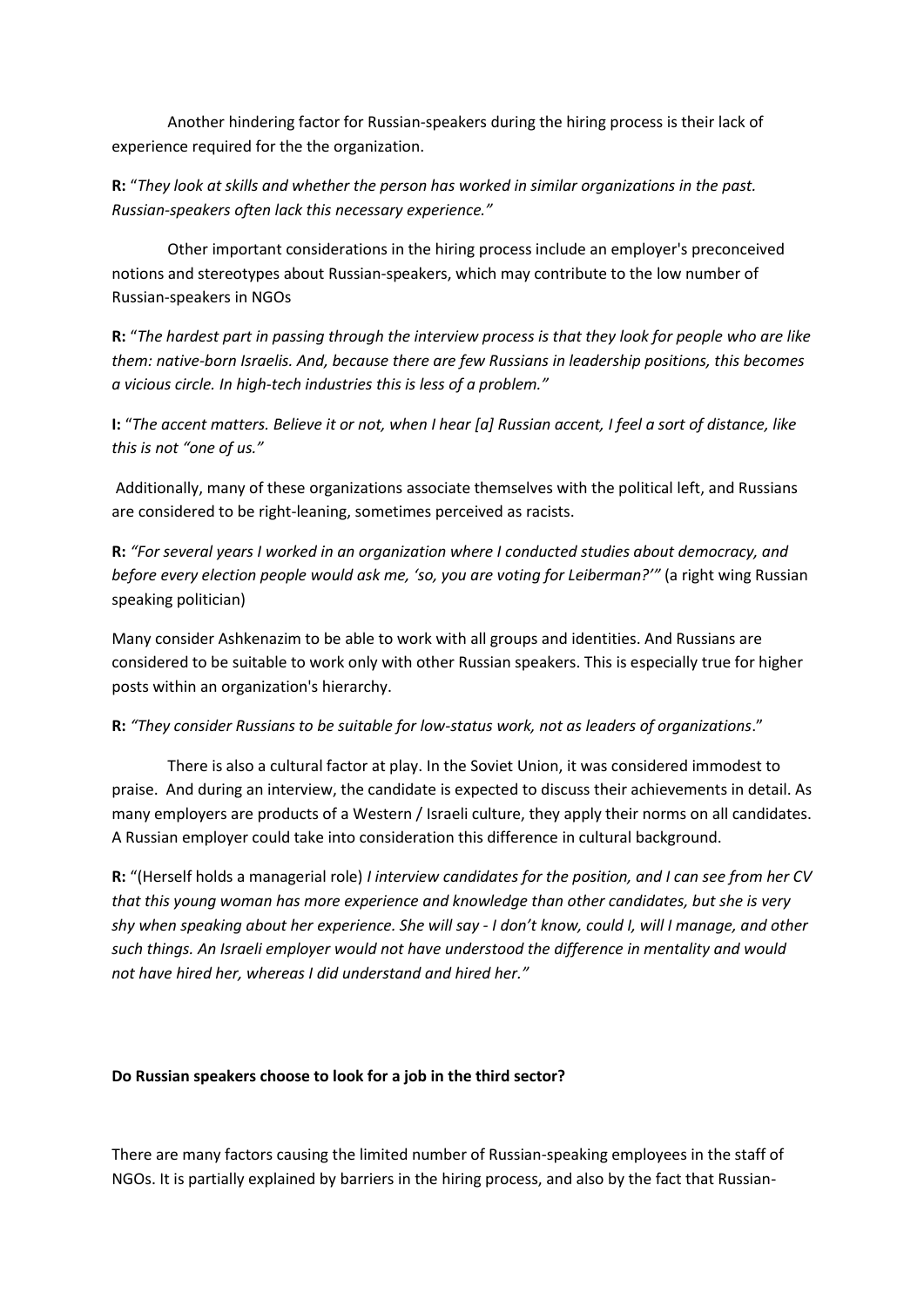speaking people are not eager to work in the third sector. This applies to all Russian speakers, especially men, who are often expected to "bring home the bacon." Five out of the six Russianspeaking NGO workers I interviewed were women, and it more or less reflects the typical gender ratio.

In the third sector, jobs and salaries often depend on the availability of grants, wages are often low and employment is unstable. This problem affects all workers, but can be particularly challenging for immigrants - many of whom do not own an apartment, have a mortgage, and often lack savings or support from parents.

**R:** *"I was lucky - I was able to finish my graduate studies because my parents were able to support me, which enabled me get into a research institute."* 

**R:** *"I paid a high price for working in the third sector. Other immigrants were buying cars, apartments, and I went to courses, studied, worked for long hours. I did not look for high salaries. My husband always supported me "you will not work as a cleaner", he used to say".*

Many Israelis begin as activists;they gain experience, knowledge and connections, then continue as employees. But for many Russian-speakers, the question of economic stability is so important that they have little to no time for it, and often face a crossroads between activism and economic survival.

Even if Russian speakers are interested in a certain position, they often do not apply, believing they will not be accepted anyways. There are several factors that can explain this behavior: First, their perception is often realistic - their chances of being accepted are lower. Second, the general attitude towards Russian-speaking people as second-rate people in Israel influences their self-esteem. Third, they often fear that their Hebrew language skills are not strong enough.

**R:** *"My colleague urged me to apply, I would not have applied if he did not insist, I would have felt that I have no chance."*

**R:** *"We [Russian speakers] do not know how to promote ourselves. That's considered like excessive bragging."*

**R:** *"It never even occurred to me to apply for the job. I would not dare. I applied [for the position of the director] only because I was offered and my colleagues insisted."*

**R:** *"When they offered me the position, I listed all my shortcomings - my Hebrew is not so good, I lack the connections, I don't understand the Israeli mentality, I don't tolerate sloppiness."*

Many organizations in the third sector deal with the themes of pluralism and social justice, but too often it is assumed that people from the former Soviet Union are ideologically opposed to these topics, which is often untrue.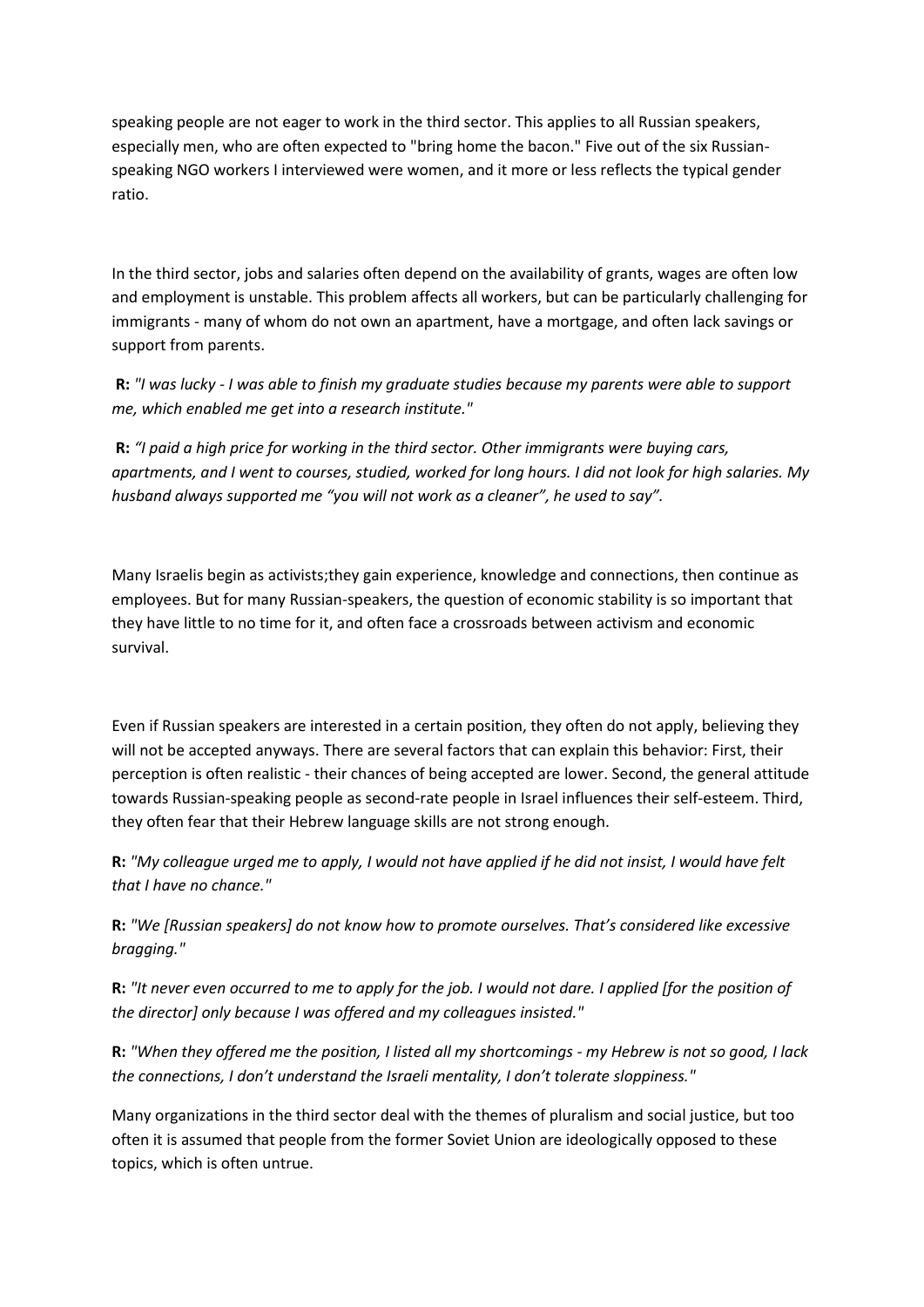## **What increases the motivation of Russian speakers to apply for positions in third sector organizations?**

There are several factors that increase the motivation of Russian speakers to apply for jobs in NGOs. Most of all is the chance to engage in work in accordance with one's values in order to make an impact and influence society.

**R:** *"It is very important for me to feel that my work matters; and that i am able to promote positive changes in our society."*

Another factor is the opportunity to meet new people, to find friends, to realize the basic human need for belonging.

**R:** *"Over the years I have met many people. Now I feel part of a community, a large group of women who share my worldview. As an immigrant, this sense of belonging is very important to me."*

The economic factor is also important; and, for many immigrants, the wages of the third sector can look quite attractive.

**R:** *"Maybe for some Ashkenazi woman this is not such a good salary: this is a part-time job and a lot of hard work. Usually among the native Israelis those who agree for these conditions are either very young women who only begin their career before they move to something more highly paid, or the married women, who [are already supported by] their husbands. For us, the chance to receive five thousand shekels for a part-time job is good, because we have far fewer opportunities."* 

Some believe that there will be future opportunities.

**R:** *"If you work in the Russian sector all the time, your possibilities are limited. If you work in an Israeli NGO, you acquire connections, then you [are] more likely to find [a better] job in the future. "*

**What factors contribute to the organization hiring Russian-speaking employees?** Russian-speakers have a better chance to find employment in organizations that promote ideas of diversity, social justice, affirmative action, and feminism in particular.

**I:** *"It is not fair and not moral that only one group has power and resources, and jobs are a resource. We must deal with the privileged position of certain groups not only at the level of ideology — we need to implement this in the daily practice of our organizations."*

Sometimes it can be a matter of luck - a colleague noticed a talented person and invited him to work.

**R:** "*I gave a presentation about Russian speakers at the seminar while studying for the second degree . My teacher worked in the Institute of Democracy. My presentation seemed interesting and original, and he contributed to the fact that I was accepted into the organization."*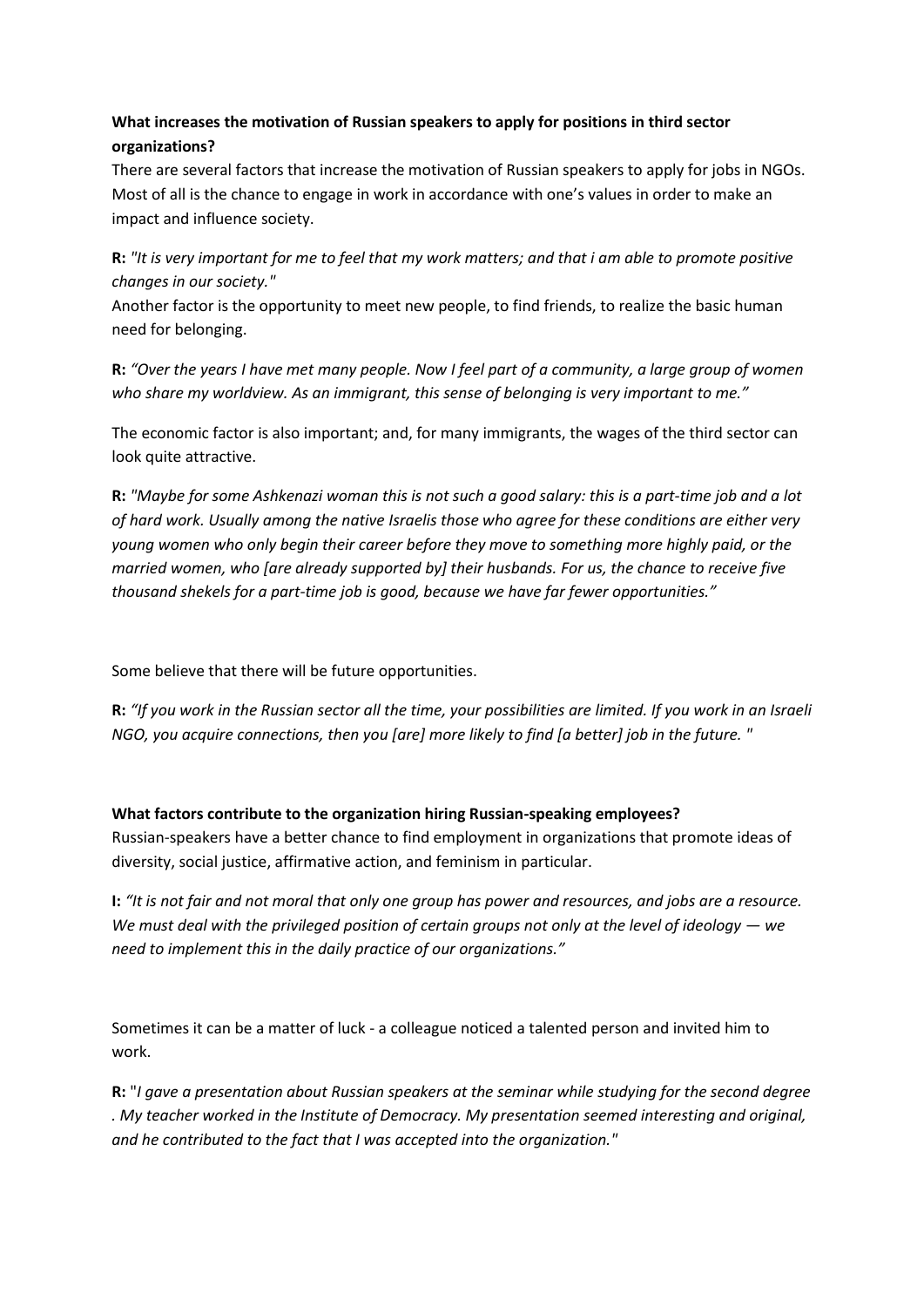Sometimes an employee begins to work in the "Russian project" within an organization, then later switches to a general one.

**I:** *"At first, one of our activists, Sivan, got to know Lena as an acquaintance. Sivan recommended her when we were looking for someone to work with Russian-speaking people. And later on we offered Lena the position responsible for working with volunteers."*

Often there is a snowball phenomenon - one Russian speaking employee joined the organization, recommended another one,and so on.

**R:** *"First, the Russian-speaking general coordinator started working in the coalition. Thanks to her, a group of Russian-speaking activists emerged, then the Russian-speaking woman from this group also took on the role of fundraiser."*

## **Russian speakers at work in an NGO**

Russian-speaking people who have overcome the barriers to recruitment and who have become employees of NGOs still face various challenges on the inside. For some, working in a non-native language is stressful. This is particularly relevant for for those who came to Israel as adults. For them, public speaking, and especially writing, can be challenging.

**R:** *"I told them: 'How can I be your boss, I am not a native Hebrew speaker!'"*

**R:** "*If I chose who would represent the organization, who would be its face: a person who makes mistakes in Hebrew or does no*t *make them? Of course, I would take a person who does not make mistakes."*

Russian speakers come from a culture in which correct speech is seen as extremely important. Israelis, on the other hand, usually do not attach as much importance to speech mistakes

**I:** *"My texts have to be edited [and] texts of our Israeli colleagues also need to be edited."* 

For them the accent makes much more difference than mistakes.

**I:** *"If a person has an accent, it means he is not one of us. We need to get used to it."* 

Furthermore, reading materials and writing reports, for example, often take more time for Russianspeaking employees.

**R:** *"I work an insane amount of hours."*

**R:** *"It was hard with the language, I invested a lot of time."* 

*I: "It was necessary to be flexible, for example, to give the Russian-speaking employee more time to write the report."*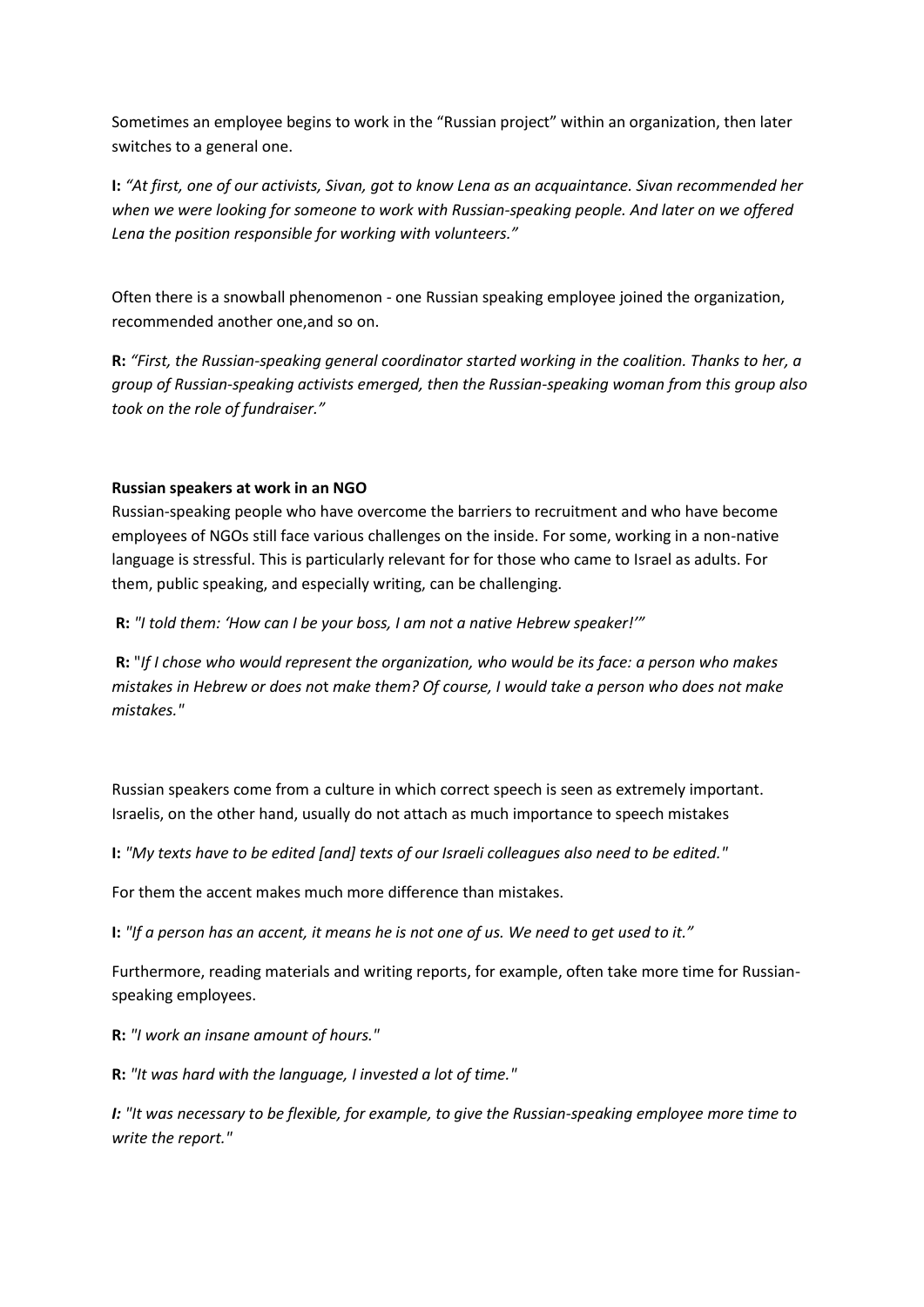Many often lack the understanding that the economic situation of Russian-speaking employees is more difficult than those of Hebrew speakers. In third sector organizations, there is often an added expectation that employees will engage in volunteering and activism outside of working hours.

**R:** *"I am expected to do my job during working hours, and then also invest on a voluntary basis - this may be normal for a well-off woman, but not for a Russian. If they only provide me with a part-time job, I need another source of income to complement my salary."*

In addition, Israeli employers feel that Russians need to be educated about democracy, tolerance, human rights, etc. Sometimes a new employee must gain additional knowledge and skills, but this is considered by many as a "Russian problem" and not something common to all new employees. It is important to note that, although the former Soviet Union had its share of problems, the view that "Russians do not understand democratic principles" is quite problematic.

**I:** *"I don't want to say that we made her pass through the "resocialization" process, but actually this is true. She does express some racists views, she brought it from Russia."*

Hebrew-speaking employees and employers often have the feeling that those born in Israel, especially Ashkenazi Jews, are somehow better by default.

**R:** *"This condescending attitude remains the same, even after immigrants spend decades in this country. One woman said to me - 'my children are melah haaretz' (salt of the earth; meaning people of the best quality). So I am not the salt of the earth. {Emotionally} And my children are not the salt of the earth. It hurts.* 

**I:** "*If we would have employed an Ashkenazi woman, she would be perceived as a "neutral person". Learning from the past experience, now I would prefer to hire an Israeli {and not Russian}. On the other hand, our goal is to attract clients, volunteers. A native Israeli would not be able to attract Russian speakers. "*

There is also an issue of the atmosphere within an organization. The more diverse the organization, the less alienated the Russian-speaking employee.

**R:** *"We have a Palestinian, an Ashkenazi, two Russians, a Mizrachi woman, so everyone is different from each other, and I don't feel that I am an exception."*

If the majority of employees are Ashkenazi Jews native to Israel, and there is one Russian-speaker among them, then she may experience discomfort unnoticeable to most natives.

**R:** *"I often feel like an outsider - I do not fit into a conversation. During the lunch break, when they share stories about various people, I don't know who they are talking about. I feel like a stranger, everyone knows everyone, but I do not. "*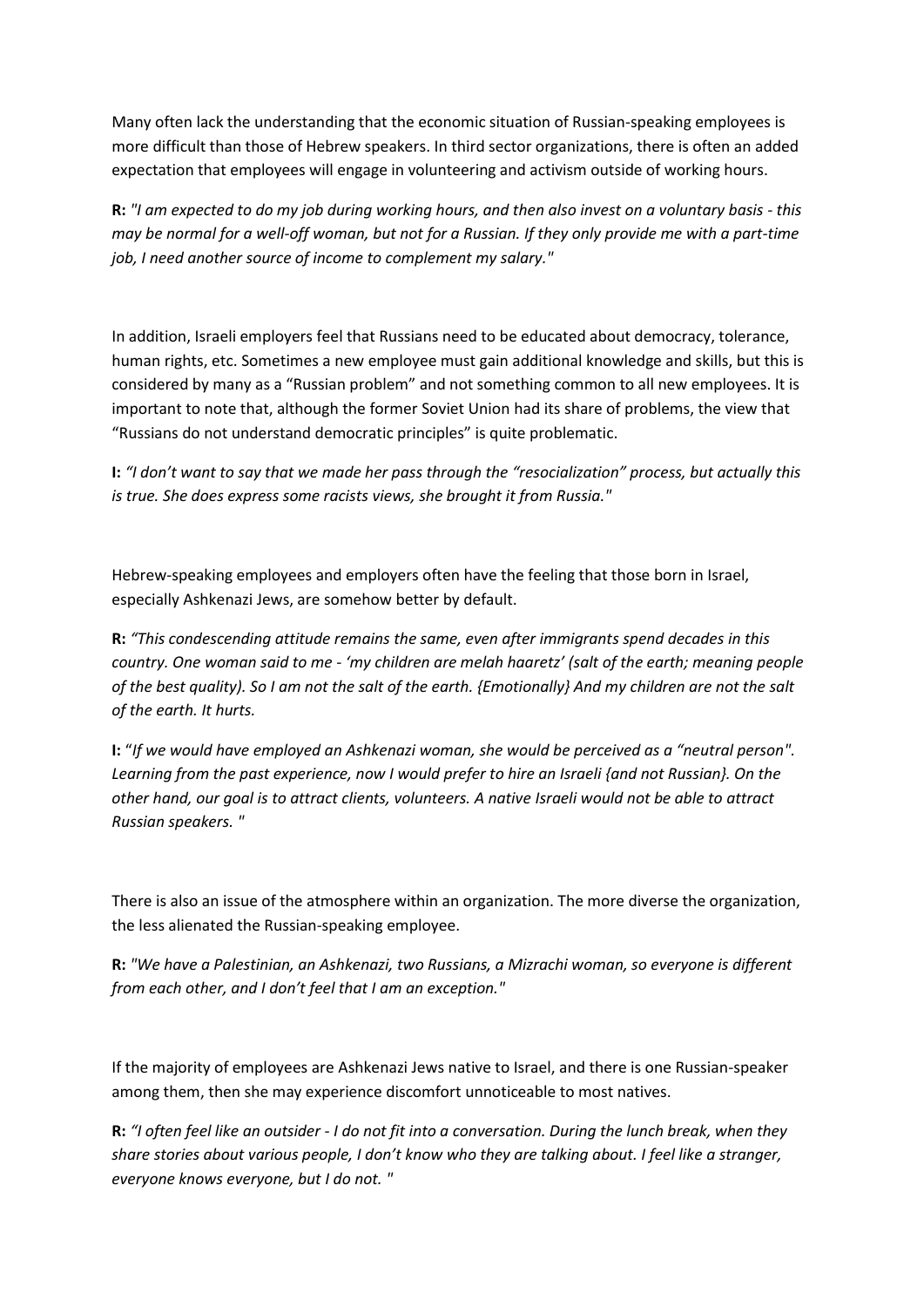How does a Russian-speaking employee affect the organization and how does the organization affect her?

## **Organization**

When a Russian-speaking employee joins the team, the organization and the employees themselves change. The degree of change depends on the number of Russian speakers in the organization, their position, and status within the organization, etc.

One of the most important changes is the increased access of the organization to the Russianspeaking community.

**R:** *"Before I started working [in the Rape crisis center], there were actually no calls in Russian, no requests for help for the Russian speaking victims of sexual violence, and this is an huge problem among new immigrants. Now 50% of the calls to our center come from Russian speaking women. I have given lectures in Russian about these issues, and actively looked for Russian-speaking volunteers. We publish and distribute promotional materials in Russian."*

The employment of Russian-speaking women in the Rape crisis centers resulted in interviews by mass media and attendance of lectures, marking a major shift in the attitudes towards sexual violence that were previously considered unimportant or even shameful. Thus, it affected not only the number of complaints, but also the perception of sexual harassment by the Russian-speaking community. Previously seen as innocent flirtation, sexual harassment is now accepted as a serious problem.

**R:** *"Before I came to work in the Institute of Democracy, there were no studies about Russian speakers. Now, such studies are an integral part of the work of the institute. In 2009, the annual research was devoted to the Russian speakers in Israel."*

It is obvious that the presence of Russian-speaking people in Israel significantly affected the political situation in the country. It seems necessary that this be taken into account in the field of political research.

Sometimes the changes can be more subtle.

**R:** *"Now, written materials and publications of our organization are being translated into Russian and there was also a meeting of representatives of the organization with Russian-speaking activists … I believe it is important to make sure that their specific problems are addressed. The challenges faced by Arab citizens are seen as important, but the problems of other communities are seen as less significant."*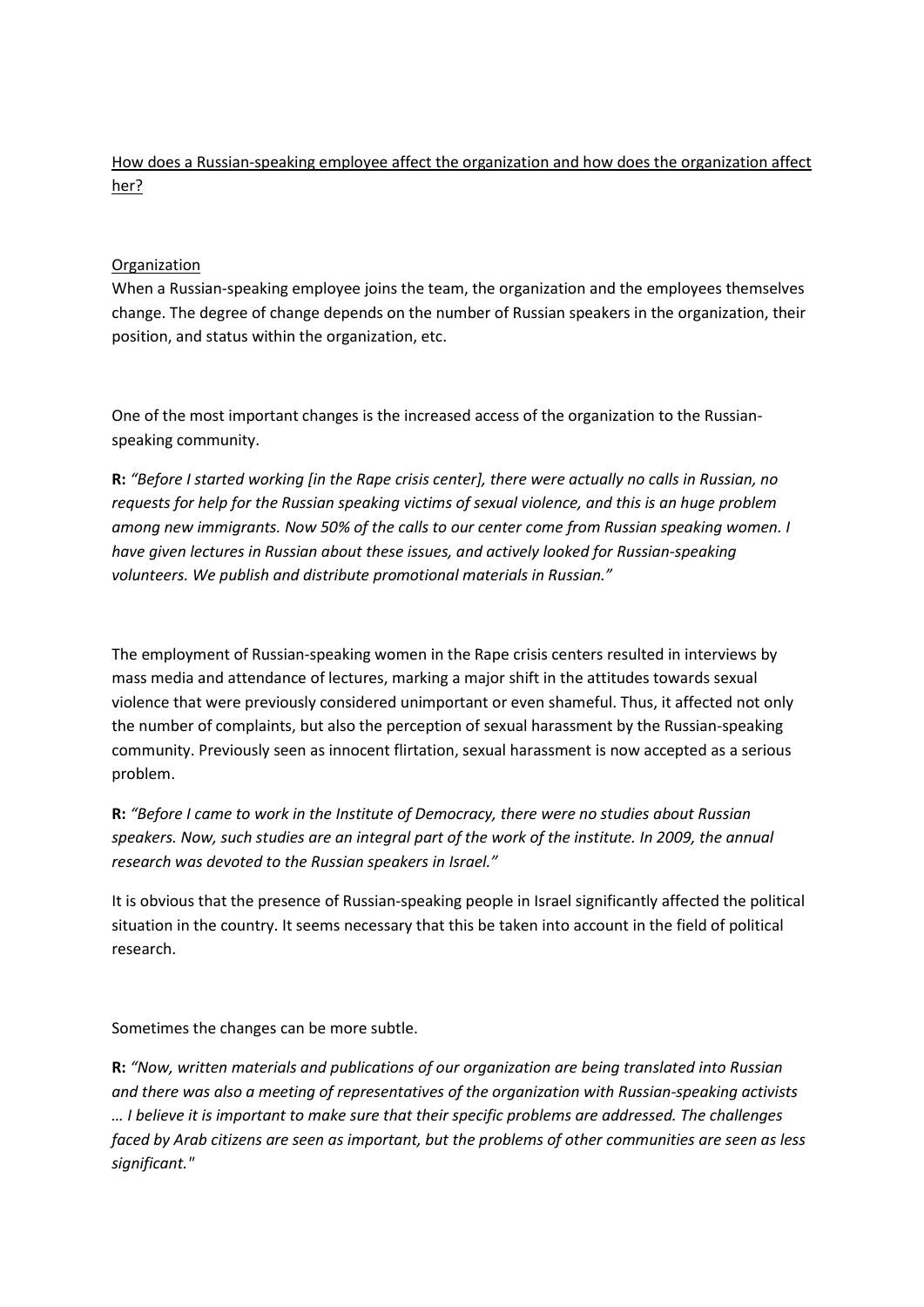Sometimes the presence of Russian-speaking employees can cause dissatisfaction among the natives of Israel.

**R:** *"They began to tell me - you hire too many Russians. It is interesting that it rarely occurs to anyone to say that 'we have too many Ashkenazi Jews in the organization.'*

**I:***" The Arab employees began to feel that there were too many Russian-speaking volunteers, announcements on the board in Russian, etc. They felt that this was not their place anymore. And if there was an Ashkenazi boss, it would be perceived as neutral."*

Often Russian-speaking people**,** if they adhere to left-wing views, may be less radical in their positions - they communicate with Russian-speaking friends and relatives, read Russian press, and hear other opinions.

**I:** *"There is a closed (left wing) circle with its own language and rigid principles, where members are expected to go to demonstrations and sign the petitions. And now, after a less radical Russian employee joined the team, we feel more comfortable expressing ourselves within the organization."*

This excerpt from the interview suggests that having a Russian-speaking employee can create an atmosphere in which you can voice not only radical views.

The diversity itself has a positive effect on the organization.

**R:** *"Minority representatives are generally more sensitive to various cultural codes, understand discrimination, etc. Therefore, we can work better with other minorities."*

**R:** *"We had a diverse team; it created different perspectives for the organization, promoted mutual enrichment, but it was more difficult to manage. The manager needs to have appropriate skills and sensitivity to different cultures."*

Immigrants from the former Soviet Union are able to contribute to the organization In the professional realm.

**I:** *"He speaks so brilliantly at conferences, very professionally, and you forget about his accent."* 

**I:** *"Actually, he knew more than me - and he helped in my research, and taught me a lot. I did not feel that he was not as good as me, probably even better than me, he was very professional, if not better."*

**R:** *"Russian speakers are often highly educated and creative. Since it is very important for them to keep the job, they are loyal. They are responsible and committed to the job."*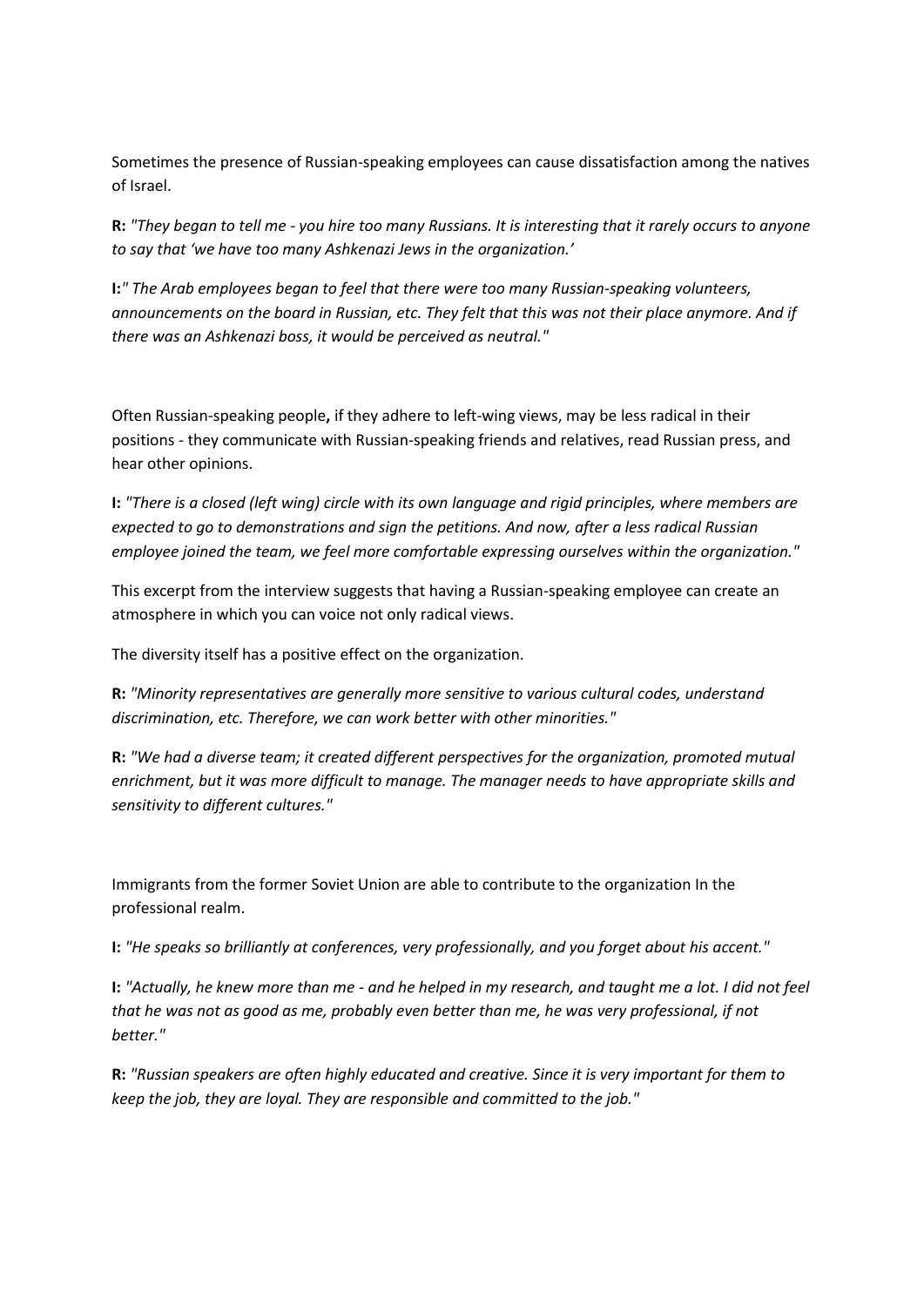## Employees

When Russian-speaking employees join an organization, not only does the organization change, but the employees themselves also change. Work in non-sectoral NGOs in Israel influences attitudes and perceptions of Russian-speaking employees, contributing to their professional and personal development.

**R:** "*This work allows me to establish connections, and to be with people who do not see my identity as a problem: people who share my values."*

As a result, Russian speakers acquire tools of social analysis that allow them to see their own problems in the wide context of power relations and social justice.

**R:** *"I had values and an understanding of the problematic nature of the social structure of Israeli society, but activism and work in the organization helped me to acquire terminology which allows me to better describe these values and attitudes."*

**R:** *"The work has influenced me, I come into contact with people from different cultural and social backgrounds."*

Many people from the former Soviet Union feel that they do not fit into Israeli society, finding themselves in psychologically isolation. Working in third sector organizations gives them a greater sense of belonging.

**R:** *"Over the years in my job, I have met many people. Now I feel part of a community, a large group of women who share my worldview . A*s an immigrant, this feeling of belonging is very important to me."

### **Recommendations**

*What is needed in order to increase the number of Russian-speaking employees in NGOs?*

The interviewees suggested a number of strategies that are necessary to change the existing situation.

**R:** *"Ideally, organizations need to have Russian projects as well as immigrants from the former Soviet Union in "non-Russian" positions. This is necessary to promote work for a Russian audience with Russian clients, but to avoid the situation where the Russian-speaking employees remain only in this niche. "*

It is necessary to expand the search for candidates for various positions.

**I:** *"We used to send the job ads in our newsletters, and on the Shatyl bulletin board (in Hebrew). Now we get in touch with acquaintances from the former Soviet Union , ask them to recommend someone, send out the translated job ads to the 'Russian' organizations. People feel that they are being addressed."*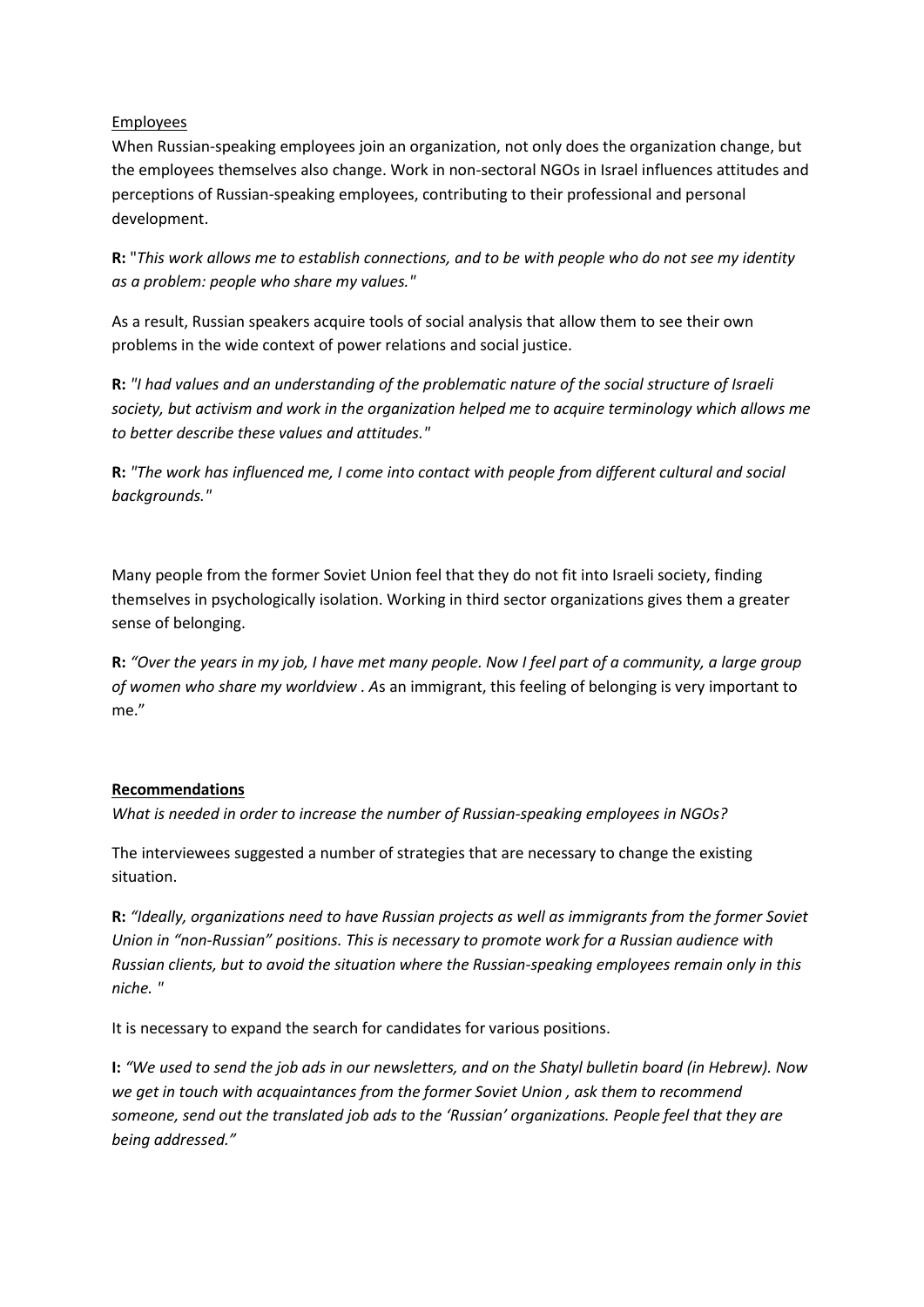**I:** *"This is one of the first cases of us purposefully looking for candidates for work outside the narrow circle of the human rights defenders from Tel-Aviv."*

Organizations exist which adhere to the principle of fair representation and affirmative action, making sure that they hire their employees from various marginalized groups.

**I:** *"Our principle is: if there are two women with the same qualifications, we will hire the one that belongs to a minority. Now, if the candidate for a job is a Russian-speaker, she is more likely to get a job."*

It is also important to create an atmosphere within the organization that contributes to efficient work and a comfortable environment for all employees.

**I:** "*We conducted workshops on the topic of intercultural differences. It was not easy, but very important."* 

Many ex-Soviet / Russian staff members point out the importance of having a mentor, a person (or several) who introduce, explain, and help. Regarding the language issue, there are several approaches.

**I:** *"I always help my Russian-speaking employee with editing Hebrew texts; I do it on a voluntary basis. We need to help each other. She would help with something else."* 

There are organizations where Russian-speaking employees are given more time to finish writing reports, while in other larger organizations, there is an editor. There is also another option:

**R:** *"I would like a special budget for translation. Writing reports is part of my job. So I could write in Russian, and a professional translator could translate my work."*

Most importantly, it is crucial that the organization comes to an understanding of the need to create a team consisting of representatives from different sectors of Israeli society, both as a value and also in order to reach out to various audiences**. I:** "We need to have diverse teams. It must be a strategic decision."

### **Conclusions**

The goal of this paper was to understand why there are so few immigrants from the former Soviet Union working in Israeli NGOs. In particular, projects that are not related to the Russian-speaking target audiences. Interviews with Russian-speaking employees, their employers, and their colleagues allowed us to draw a number of conclusions. There are a number of barriers encountered by the applicants for various positions. The Hebrew speaking employers often have perception biases and stereotypes regarding immigrants from the Soviet Union. Russian speakers are perceived as people who are suitable for "Russian" projects, but not as people who can work on "general" projects, or in high-ranking positions. In addition, Russian-speakers usually have fewer connections, which makes it difficult to find work and to be recommended for a desirable position.

Additional reasons include economic instability of the third sector. Many Russian-speaking people simply cannot afford to depend on grants and to live in the uncertainty of not knowing whether they